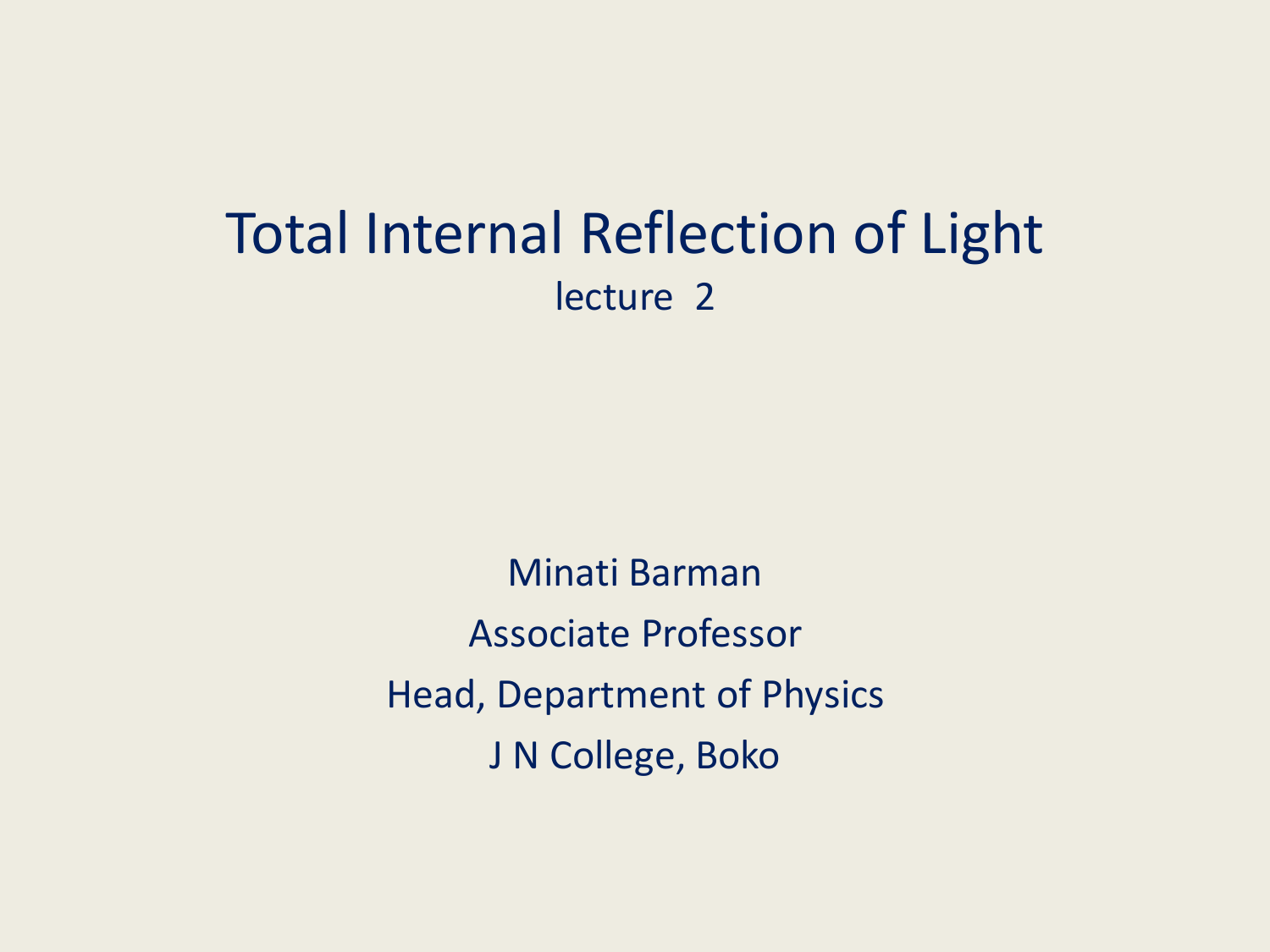When light ray enters from a denser medium to a rarer medium it ٠ bends away from the normal

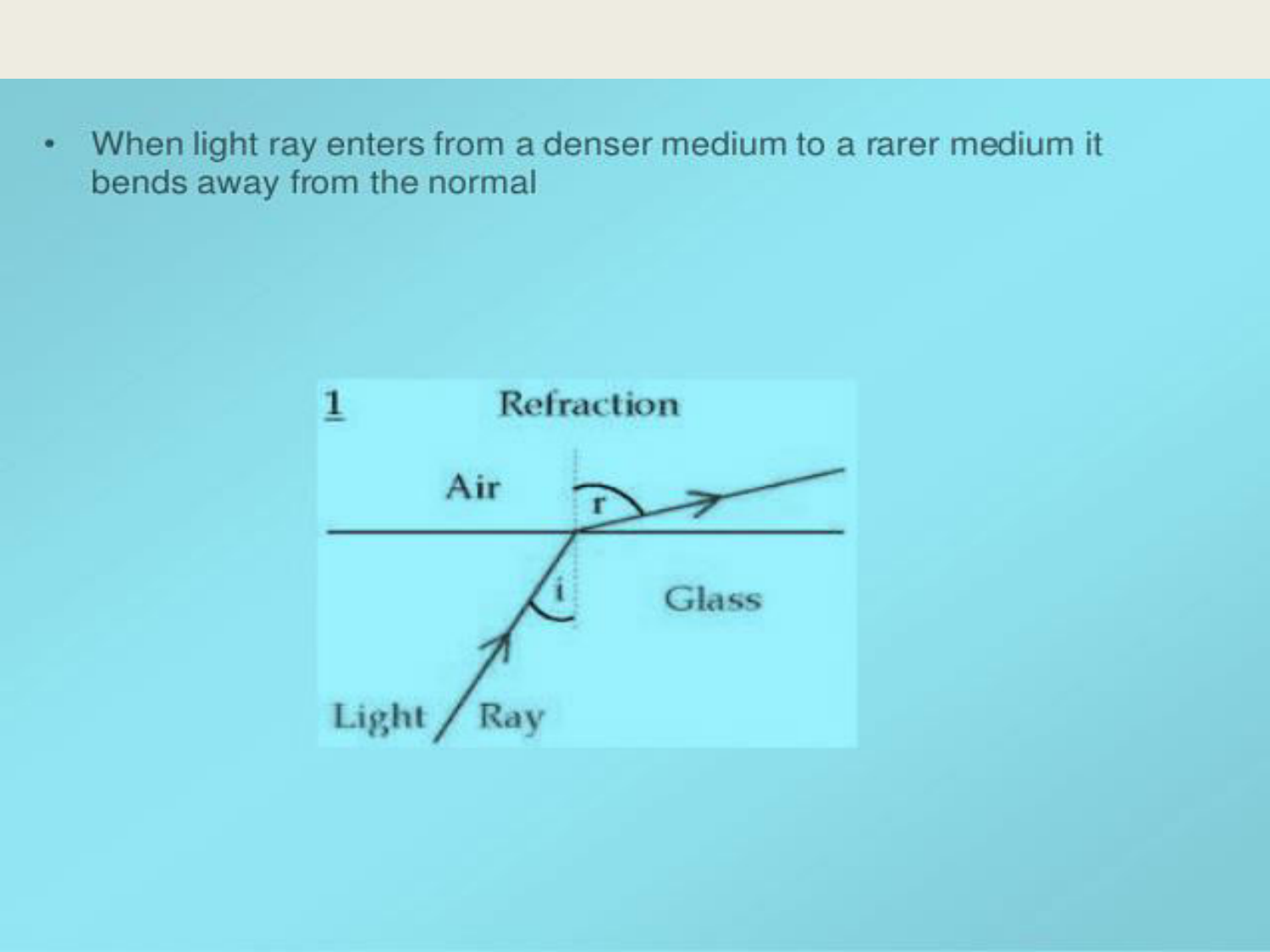- $\triangleright$  As angle of incidence (i) increases so does the angle of refraction
- $\geq$  At a particular angle of incidence the angle of reflection becomes 90<sup>0</sup>
- $\triangleright$  Refracted ray grazes the surface at the interface between the two media



# The angle of incidence for which angle of refraction becomes  $90^\circ$ **CRITICAL ANGLE**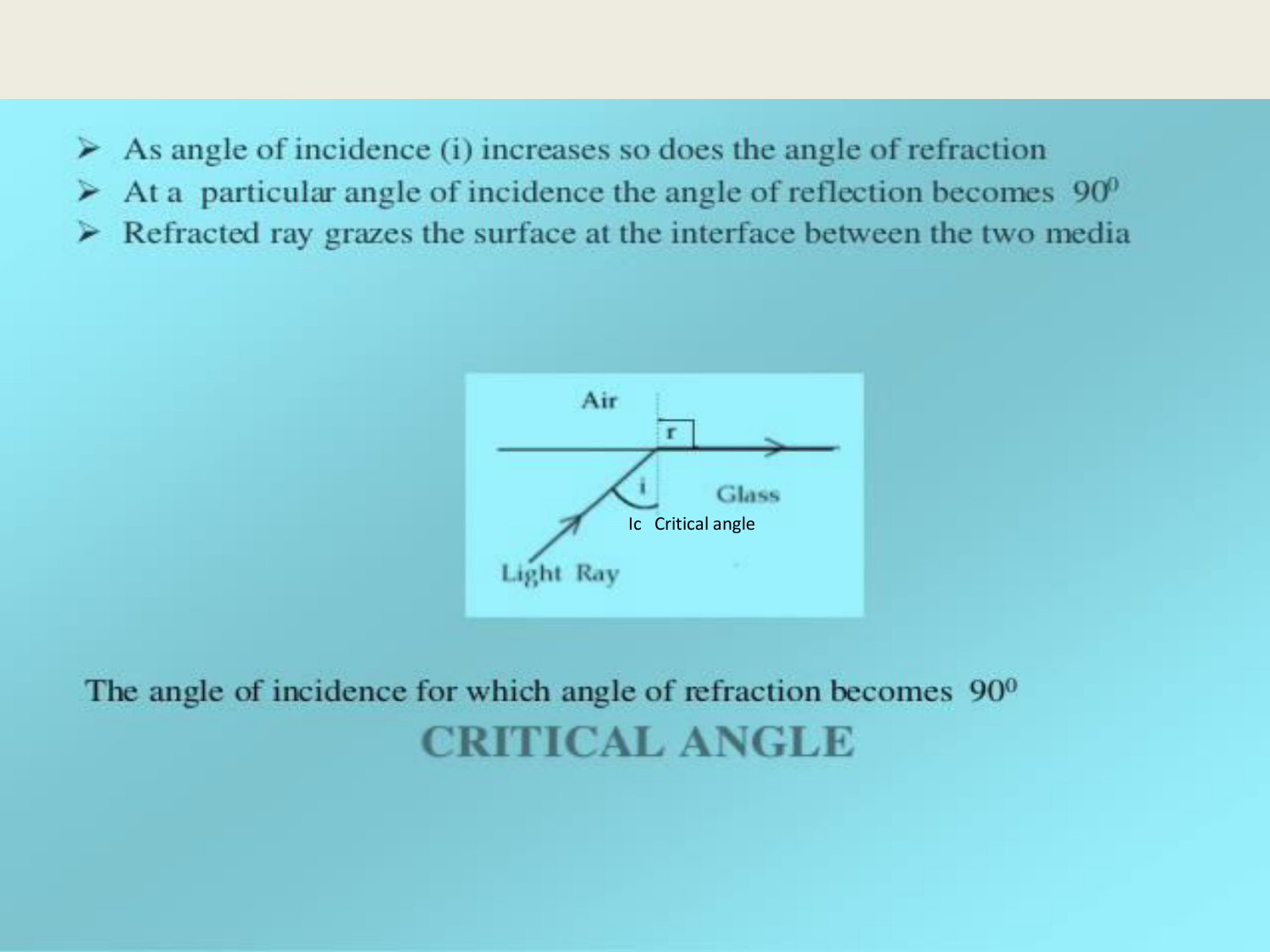# Total internal reflection:

When light passes from an optically denser to a rarer medium , then at the interface of the two media one part of the light reflect back in denser medium and other part passes through the rarer medium. If the angle of incidence is gradually increased then the angle of refraction also increases and for a particular value of angle of incidence , the angle of refraction becomes 90°. That particular value of angle of incidence in the denser medium is called as critical angle and is denoted by ic.

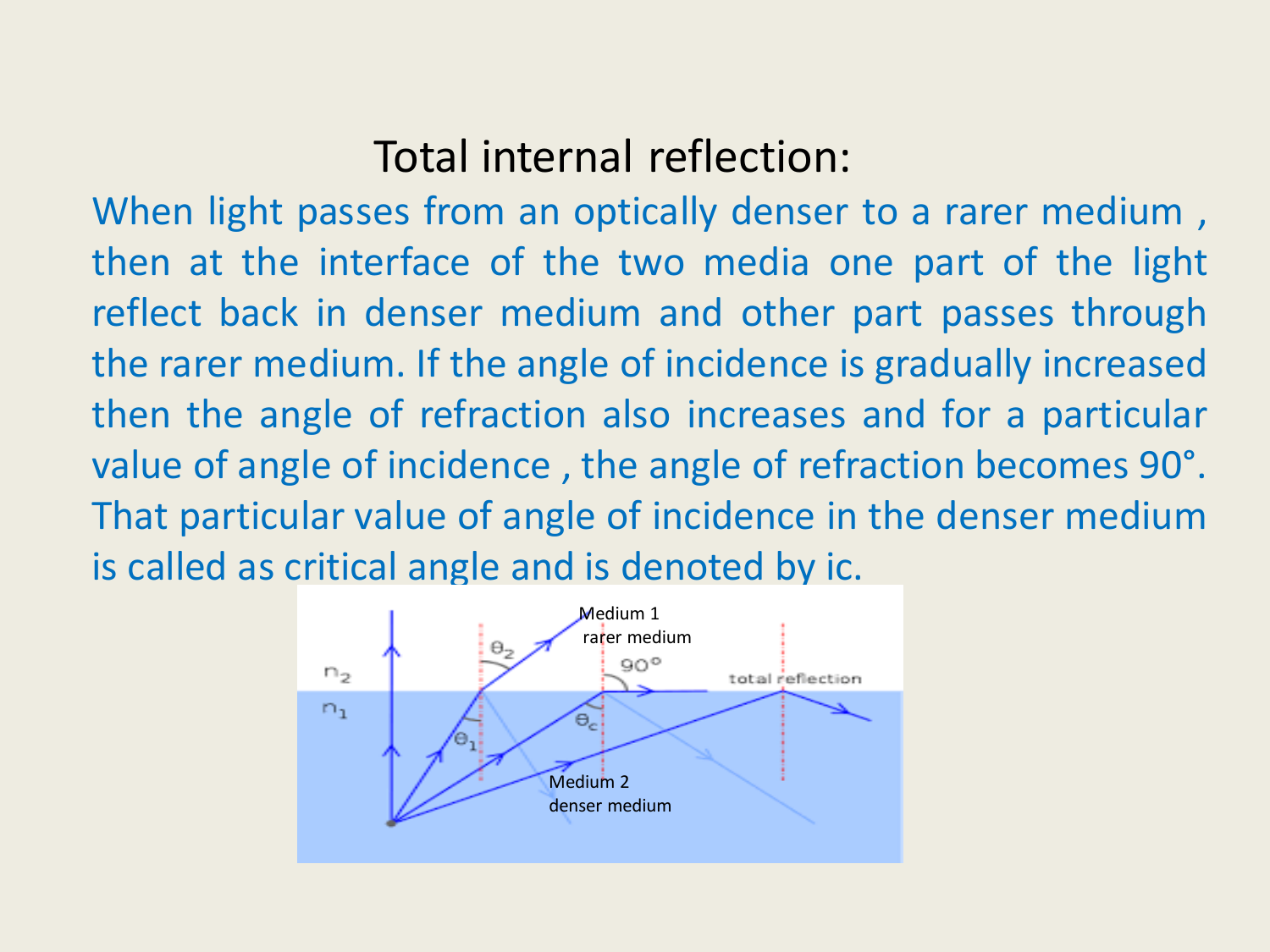When the angle of incidence becomes greater than the critical angle then the light ray reflects back totally to the denser medium following the laws of reflection. This phenomenon is known as total internal reflection. Necessary conditions of total internal reflection:

- i) Light must travel from denser to rarer medium.
- ii) The angle of incidence must be greater than the critical angle.

**Relation between refractive index and the critical angle :** 

From Snell's law we get  $\frac{a_{n_1}}{n_1}$  =sin $\theta_1$ /sin $\theta_2$  =1/ $\theta_1$ When  $\theta_1$  =ic,  $\theta_2$  =90° then sin ic/sin 90°= sin ic sin ic =1  $/ \n^1 n_2$  $n_2 = 1/$  sinic

Thus refractive index of any medium is reciprocal of the sine of the critical angle.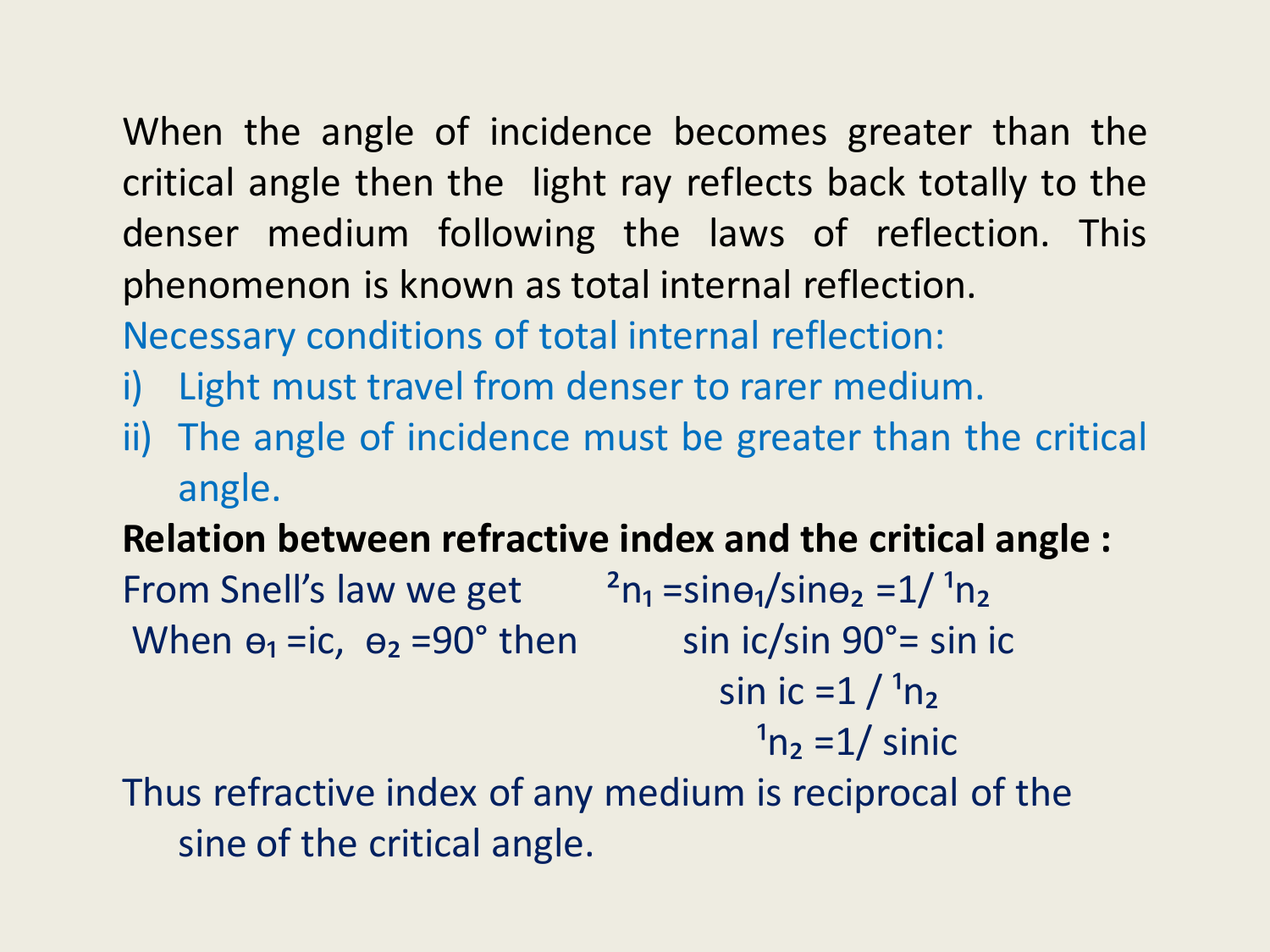# Application of total internal reflection:

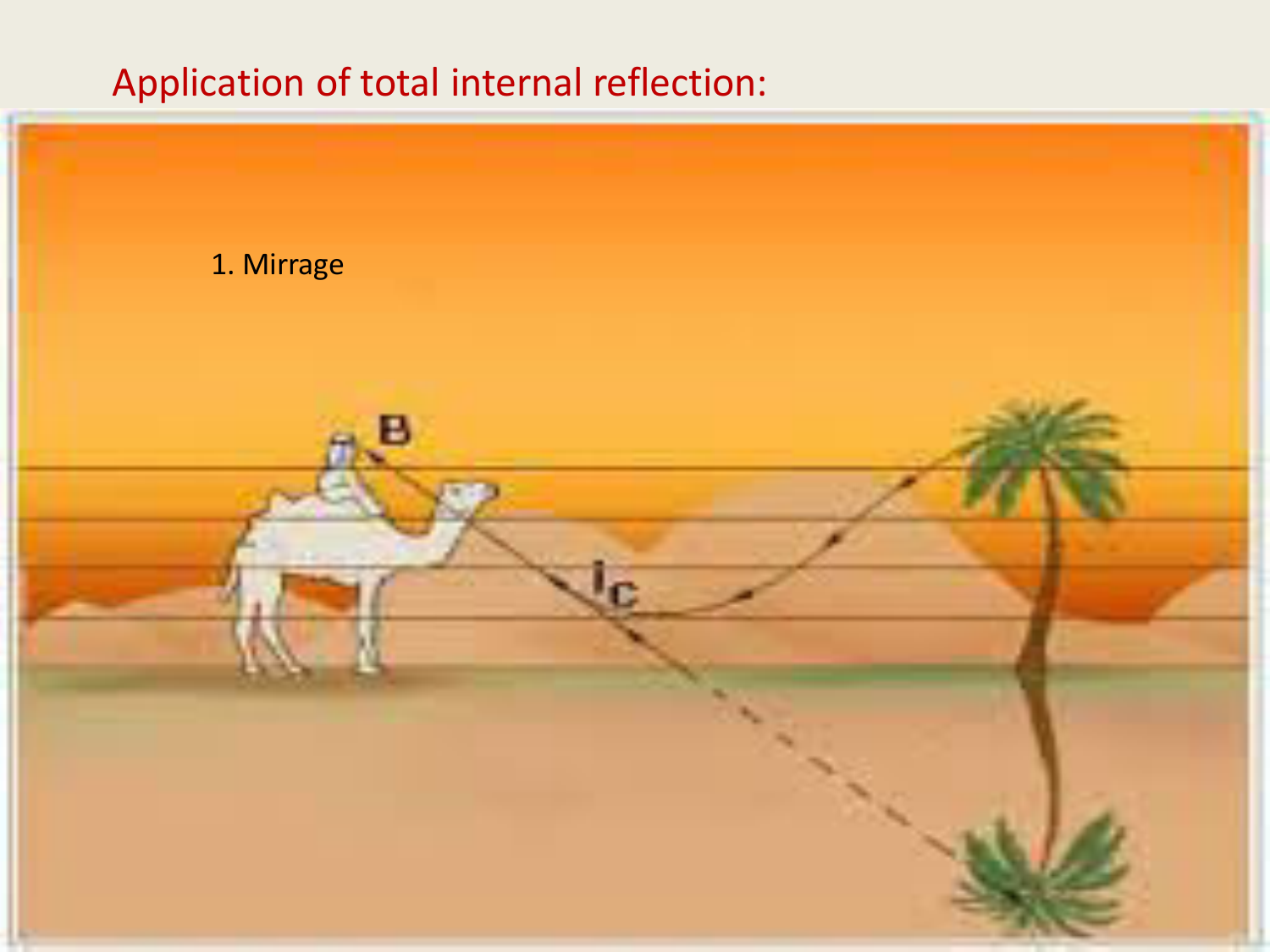# 2. Looming



S

Cool air (Denser medium)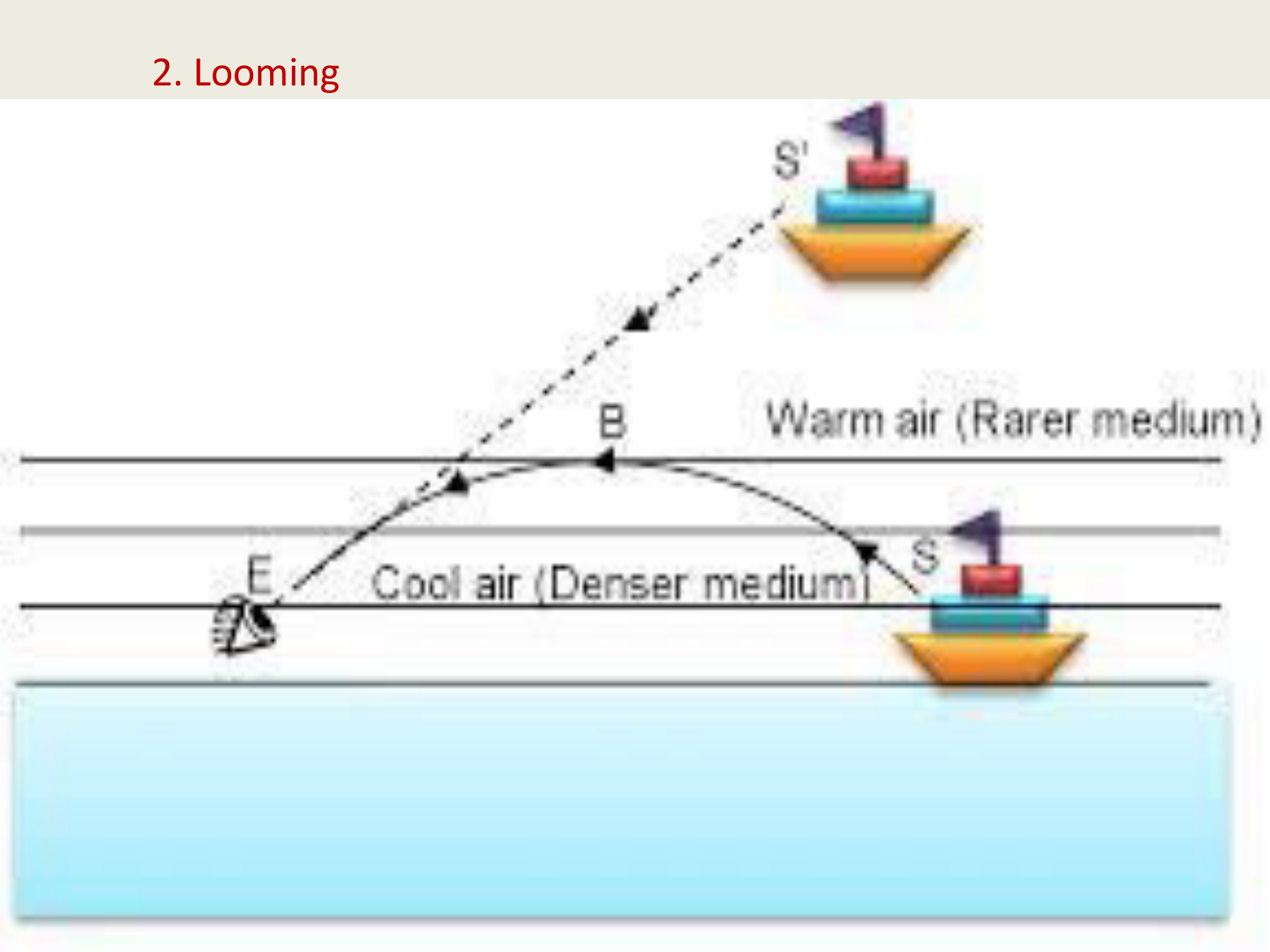#### 4. Sparkling of Diamond

CRITICAL ANGLE OF DIAMOND : 24.4°



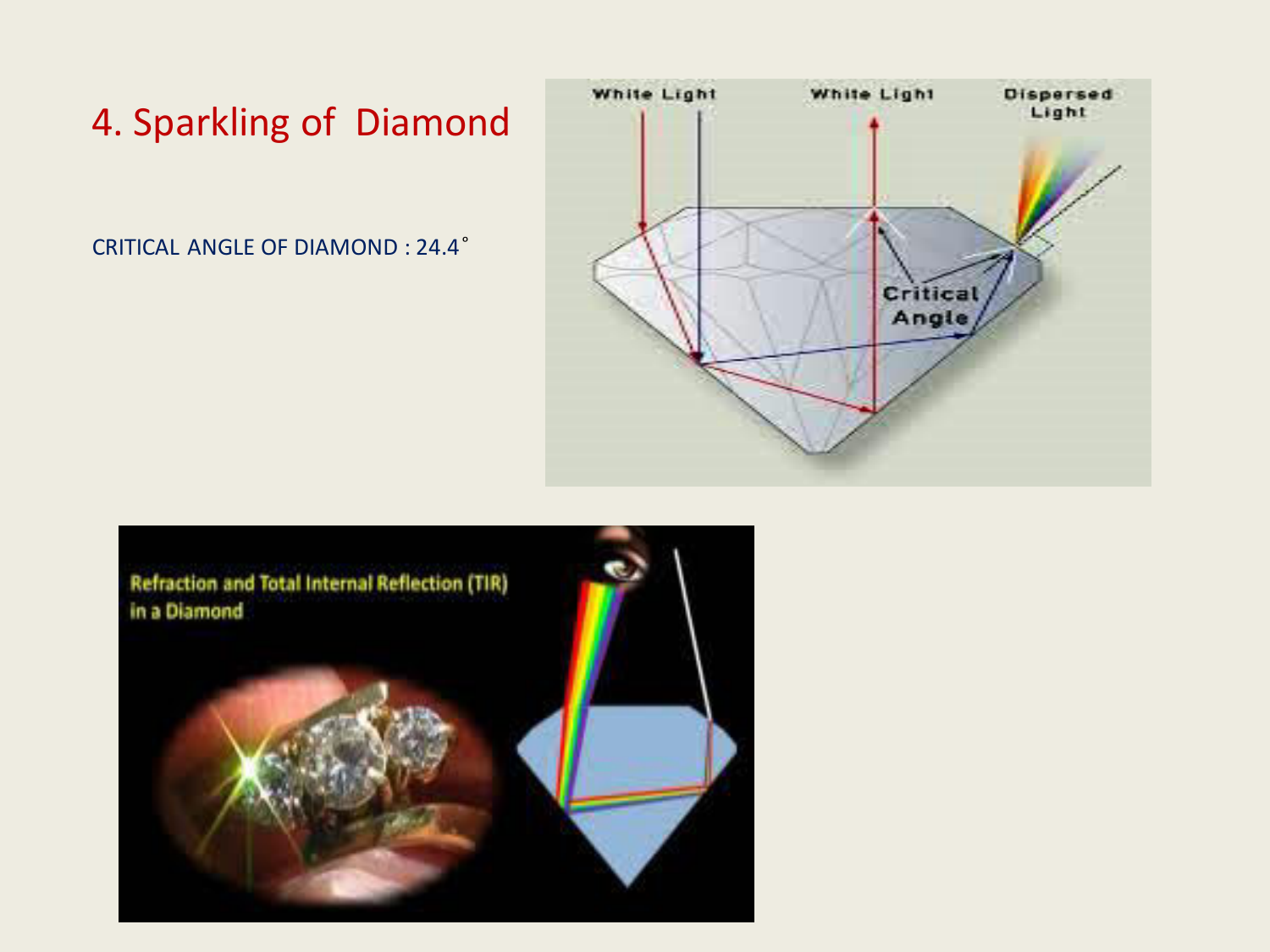# 3. Optical fiber





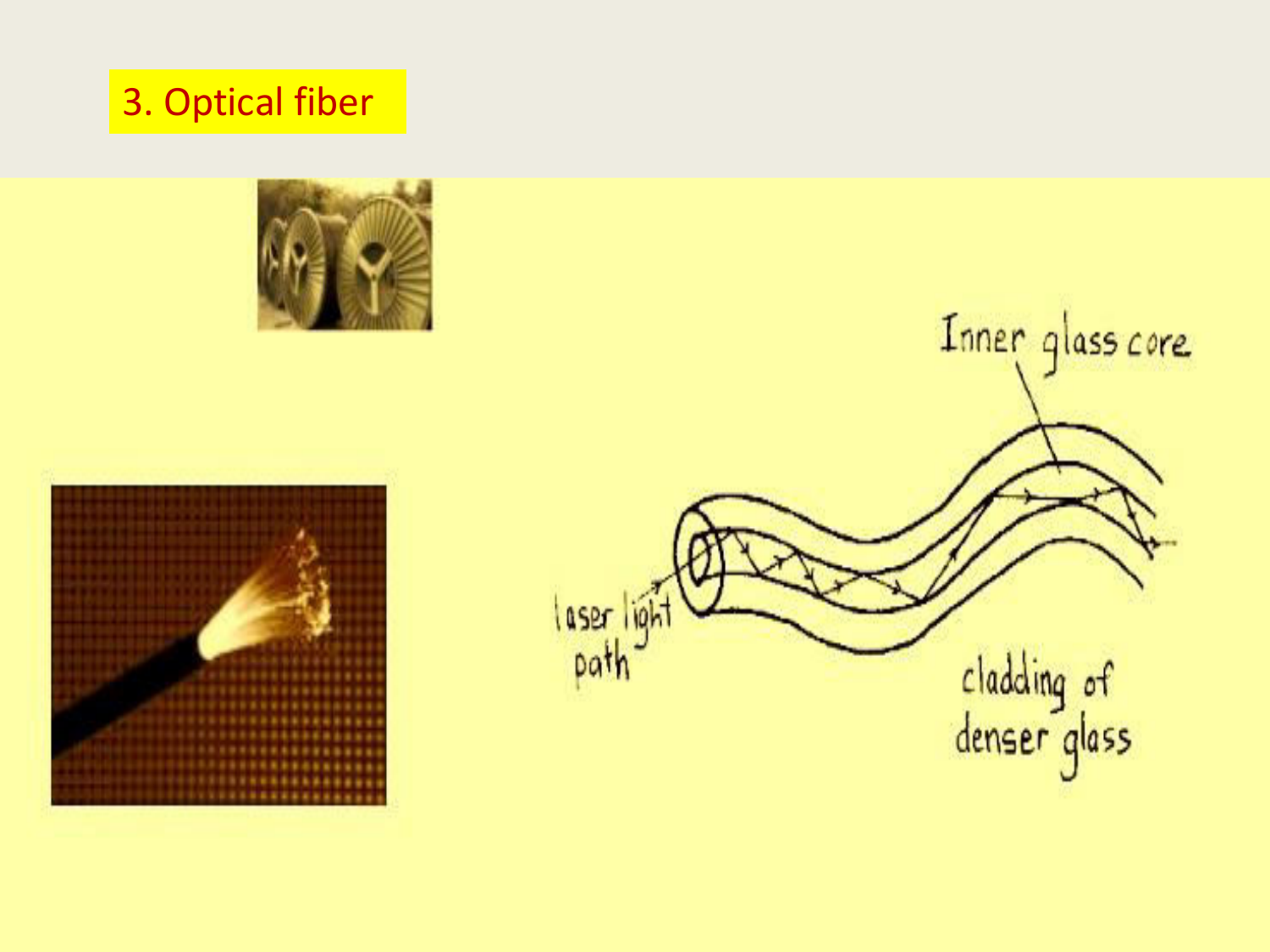# Optical fibre:

An optical fibre is a flexible, transparent fibre made by drawing glass (silica) or plastic to a diameter slightly thicker than that of a human hair. Optical fibres are used most often as a means to transmit light between the two ends of the fibre and find wide usage in fibreoptic communications.

Construction:

It consists of three main parts:

(i) Core (ii) Cladding and (iii) Buffer coating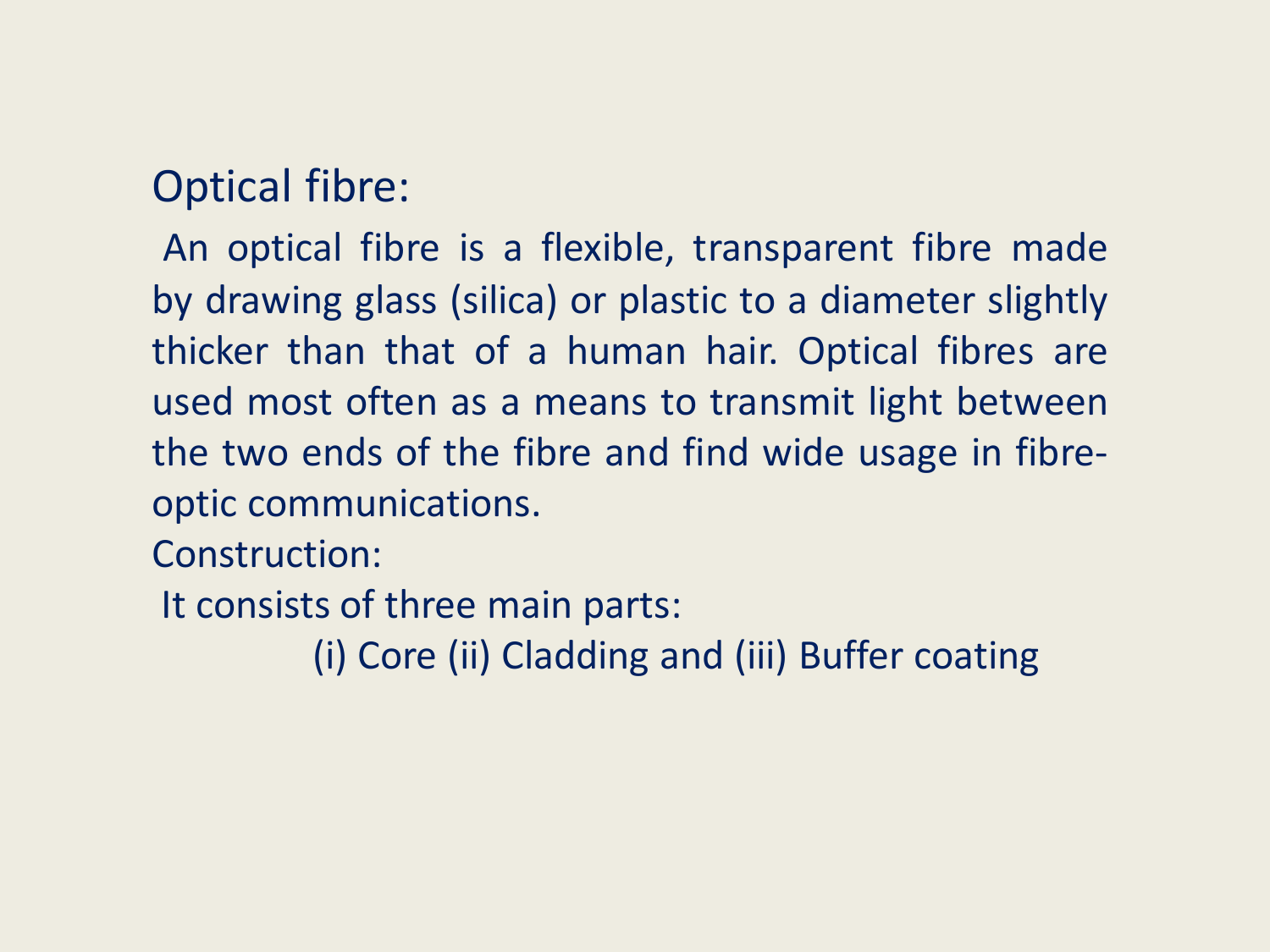#### **Totally reflecting prism:**

A right angled isosceles prism is called totally reflecting prism.

Whenever a light ray incident normally on it , the ray makes an angle 45° at the inside face of the prism, which is greater than the critical angle . Hence the ray suffers total internal reflection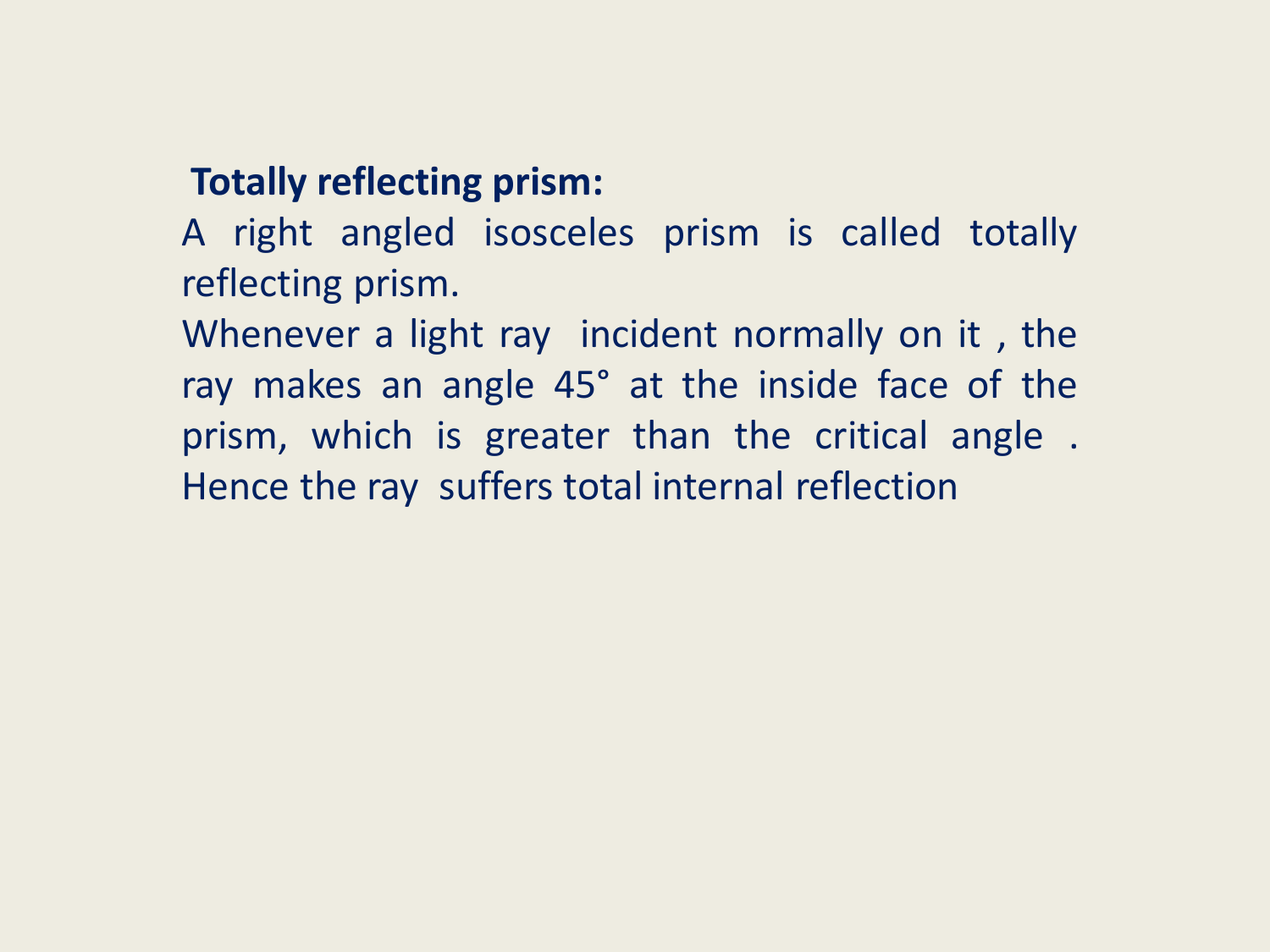#### **Totally reflecting prism:**

 Here, angle of incidence>critical angle of glass. Hence light rays suffer total internal reflection.